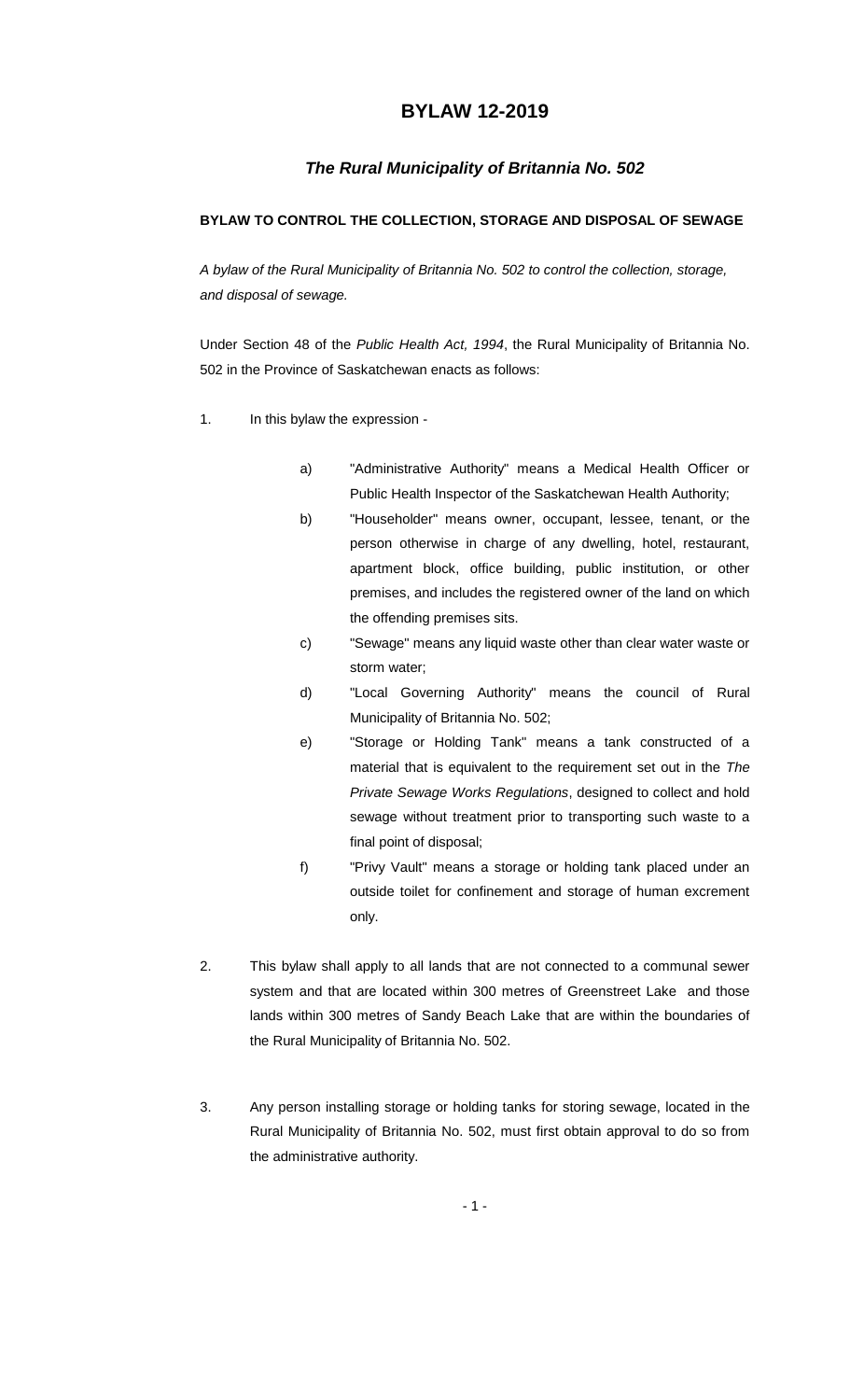### **Rural Municipality of Britannia No. 502 Collection Storage and Disposal of Sewage**

- 4. (a) All householders whose premises are located in areas identified in Section 2 must provide an approved storage or holding tank to receive sewage emanating from their premises.
	- (b) All sewage emanating from premises located in areas identified in Section 2 shall be discharged into an approved storage or holding tank.
- 5. All new facilities for the storage of sewage, located in areas identified in Section 2, shall comply with this bylaw and any amendments thereto or revisions thereof.
- 6. Existing facilities for the storage and/or disposal of sewage shall be required to comply with this bylaw at a time and to an extent specified by the administrative authority and the local governing authority.
- 7. The facilities provided for the storage of sewage, located in the areas identified in Section 2 of this bylaw shall be of not less than 4546 litres (1,000 gallons) with respect to storage or holding tanks, and not less than 1137 litres (250 gallons) with respect to privy vaults. In all respects, the storage or holding tanks shall be of sufficient size to accommodate 15 days of sewage.
- 8. In all other respects, the facilities provided for the storage of sewage located in the Rural Municipality of Britannia No. 502, shall comply with the requirements of the *Saskatchewan Shoreland Pollution Control Regulations, 1976* and amendments thereto or revisions thereof.
- 9. The householder shall maintain all facilities on his property for the storage of sewage in sanitary and structural conditions satisfactory to the administrative authority.
- 10. No person shall provide a sewage transporting service within the Rural Municipality of Britannia No. 502 without a current permit to do so from the Water Security Agency - Ministry of Environment, Province of Saskatchewan, including written approval from the local governing authority.
- 11. A person granted approval to transport sewage shall provide the local governing authority with such information as may be required from time to time regarding the service provided to any household.

 $-2 -$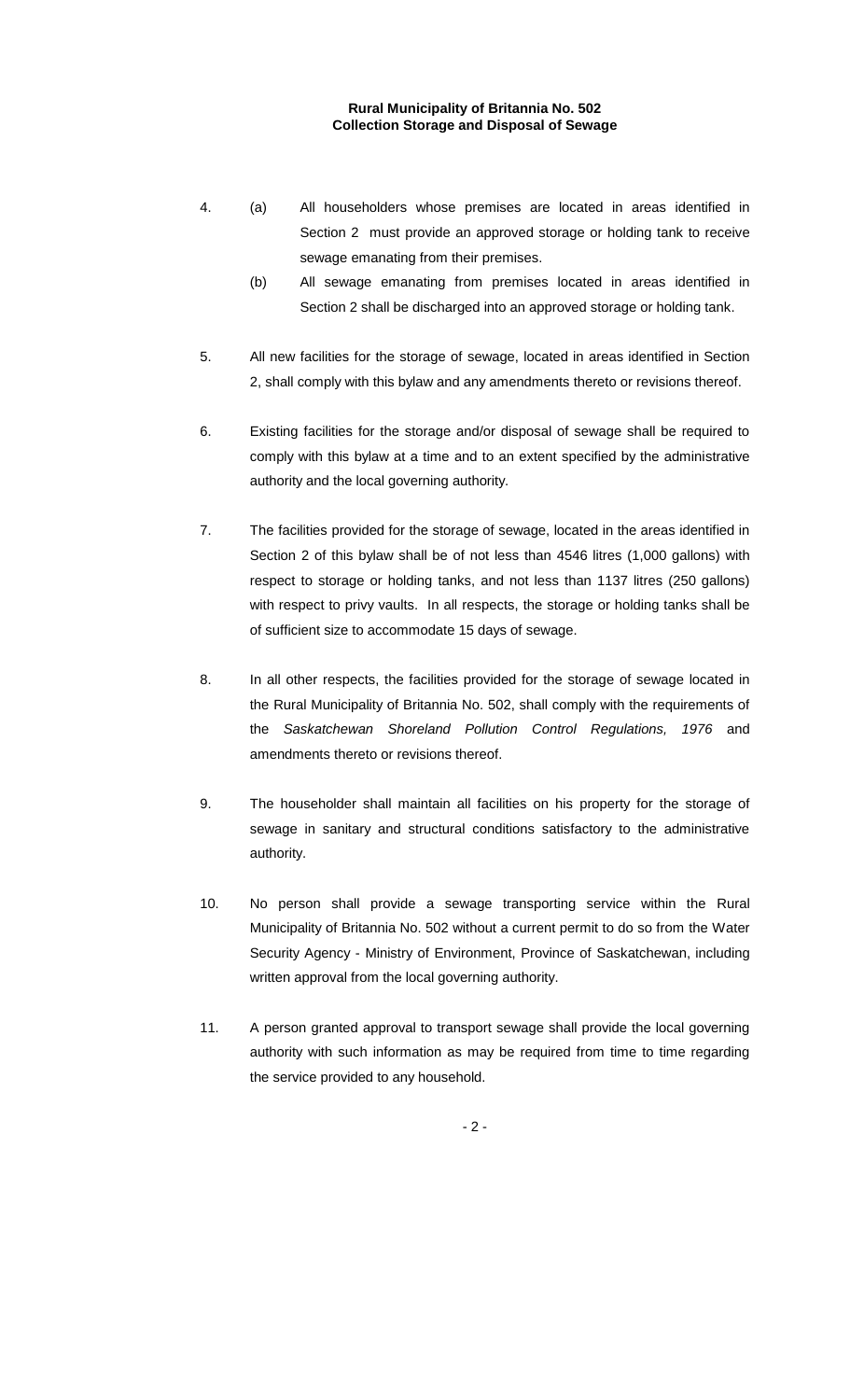#### **Rural Municipality of Britannia No. 502 Collection Storage and Disposal of Sewage**

- 12. The local governing authority may establish a schedule of fees for disposal of sewage at a municipal facility.
- 13. Sewage transported shall be disposed of only at point(s) approved by the Water Security Agency – Ministry of Environment, Province of Saskatchewan, and the local governing authority.
- 14. (1) When, in the opinion of the administrative authority or local governing authority, there is a breach of any provision of this bylaw, a placard or placards prepared and supplied by the Rural Municipality of Britannia No. 502 giving notice of this breach may be posted on the premises, facility or property where the breach is found.
	- (2) Any person, who without permission of the administrative authority or the local governing authority, takes down, covers up, mutilates, defaces or alters the placard posted under this bylaw, is guilty of an offence.
	- (3) The posting of a placard on a premises, facility, or property pursuant to this bylaw shall not relieve the person in default from the possible imposition of a penalty for infringement of this bylaw or from having to carry out the work correcting the breach.
- 15. If any person fails, neglects or refuses to comply with any provision of this bylaw within a specified time, the local governing authority may proceed to have the work done that it considers necessary for compliance with the bylaw, and the cost of the work is to be added to, and thereby forms part of, the taxes on the land on which the work is done.
- 16. (1) Every person who contravenes any provision of this bylaw is guilty of an offence and liable on summary conviction:
	- (a) in the case of an individual:
		- (i) for a first offence:
			- (A) to a fine of not more than \$75,000; and
			- (B) to a further fine of not more than \$100 for each day during which the offence continues; and
			- (ii) for a second or subsequent offence:
				- (A) to a fine of not more than \$100,000; and
				- (B) to a further fine of not more than \$200 for each day during which the offence continues; and